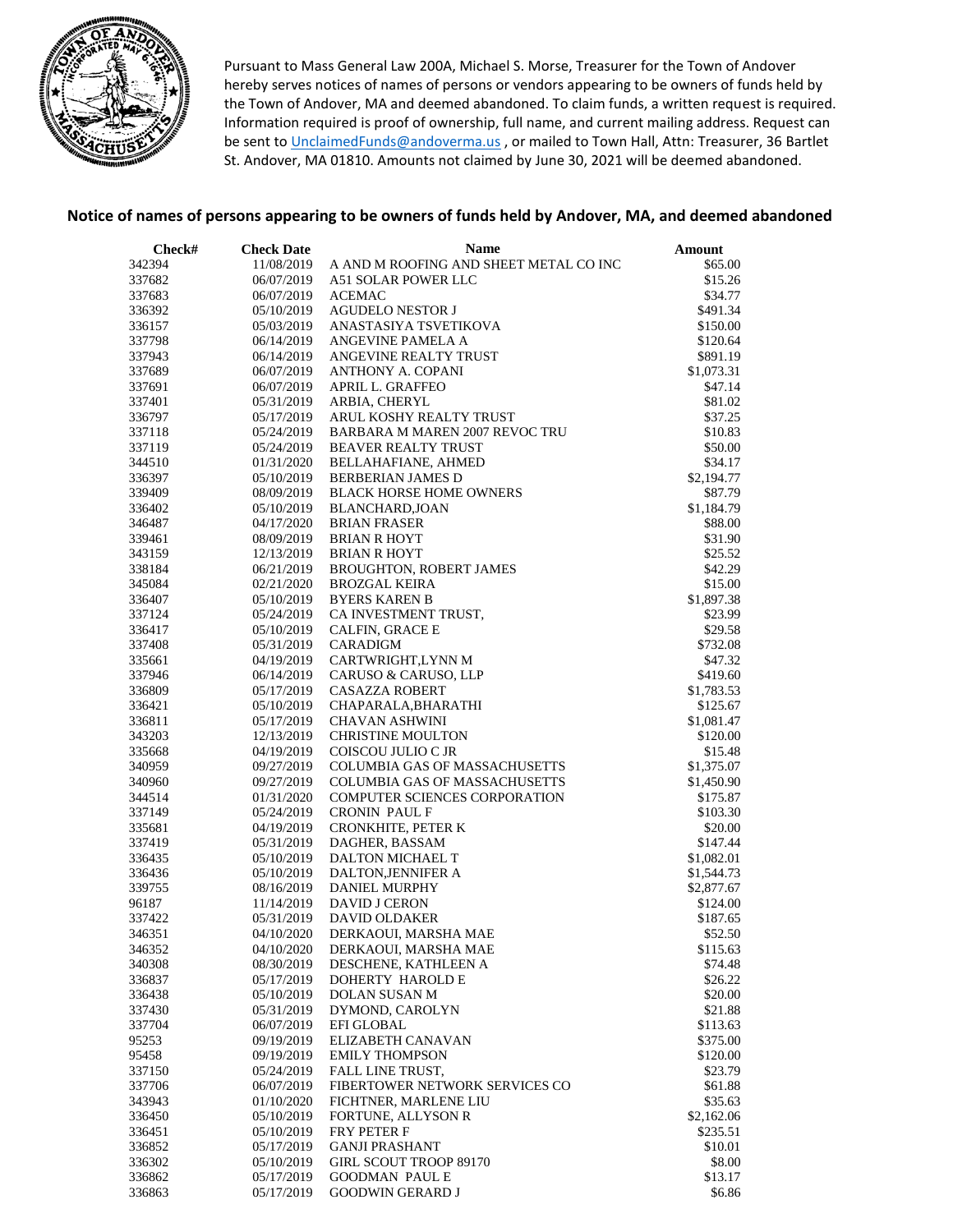

Pursuant to Mass General Law 200A, Michael S. Morse, Treasurer for the Town of Andover hereby serves notices of names of persons or vendors appearing to be owners of funds held by the Town of Andover, MA and deemed abandoned. To claim funds, a written request is required. Information required is proof of ownership, full name, and current mailing address. Request can be sent to [UnclaimedFunds@andoverma.us](mailto:UnclaimedFunds@andoverma.us), or mailed to Town Hall, Attn: Treasurer, 36 Bartlet St. Andover, MA 01810. Amounts not claimed by June 30, 2021 will be deemed abandoned.

| 346618 | 04/24/2020 | <b>GRACE PERIGUAT</b>       | \$37.70     |
|--------|------------|-----------------------------|-------------|
| 336457 | 05/10/2019 | <b>GRANT, WILLIAM F</b>     | \$2,018.09  |
| 336458 | 05/10/2019 | <b>GREARSON P DOUGLAS</b>   | \$2,206.25  |
| 335716 | 04/19/2019 | <b>GREEN, SUSAN M</b>       | \$254.81    |
| 335718 | 04/19/2019 | HA, EUNSOON K               | \$48.96     |
| 336462 | 05/10/2019 | HAARMANN, TIMOTHY E         | \$3,842.70  |
| 337441 | 05/31/2019 | HALL, SHARON                | \$22.92     |
| 335719 | 04/19/2019 | HALVERSON, ERIC W           | \$16.86     |
| 336464 | 05/10/2019 | HARRIS RICHARD A            | \$2,394.87  |
| 336467 | 05/10/2019 | <b>HO SEUNGWOO</b>          | \$116.72    |
| 336468 | 05/10/2019 | <b>HODAS CINDY D</b>        | \$2,282.02  |
| 336477 | 05/10/2019 | HOUSE OF ATREUS RT,         | \$280.43    |
| 337153 | 05/24/2019 | <b>HU YAXING</b>            | \$15.37     |
| 95894  | 10/24/2019 | INDIEFLIX GROUP INC         | \$500.00    |
| 96878  | 01/09/2020 | <b>IRFAN VIRK</b>           | \$463.25    |
| 342727 | 11/22/2019 | <b>JAMES HOYT</b>           | \$150.00    |
| 337717 | 06/07/2019 | <b>JATON MGMT CO</b>        | \$29.31     |
| 337155 | 05/24/2019 | JOSEPH E FORD IRREVOC TURST | \$607.33    |
| 338206 | 06/21/2019 | JP MORGAN CHASE BANK NA     | \$156.98    |
| 96358  | 11/21/2019 | <b>JULIE SELVITELLA</b>     | \$51.62     |
| 339776 | 08/16/2019 | <b>KAREN PAYNE-TAYLOR</b>   | \$1,073.16  |
| 338782 | 07/15/2019 | <b>KAREN S FEINBERG</b>     | \$46.40     |
| 337156 | 05/24/2019 | KELLER, RICHARD             | \$164.92    |
| 336892 | 05/17/2019 | KULKARNI SANJAY M           | \$1,724.71  |
| 337454 | 05/31/2019 | LANTERI, JEAN PIERRE        | \$9.17      |
| 335764 | 04/19/2019 | LEED, STEVEN B              | \$37.50     |
| 337722 | 06/07/2019 | LEMAY, PETER                | \$212.55    |
| 336491 | 05/10/2019 | <b>LESAFFRE FRANCES</b>     | \$17.79     |
| 337723 | 06/07/2019 | LESAFFRE, PETER             | \$556.64    |
| 336896 | 05/17/2019 | LI LI                       | \$9.55      |
| 336897 | 05/17/2019 | LI LI                       | \$9.60      |
| 338260 | 06/28/2019 | <b>LIAM ALDEN</b>           | \$75.00     |
| 339646 | 08/16/2019 | <b>LINDA BREEN</b>          | \$2,877.08  |
| 344796 | 02/12/2020 | <b>LINDA BREEN</b>          | \$579.99    |
| 336900 | 05/17/2019 | LINGLEY DONNA A             | \$11.67     |
| 338403 | 06/28/2019 | LSF9 MORTGAGE HOLDINGS      | \$15,905.64 |
| 336494 | 05/10/2019 | <b>MACHAIN NATHANIEL T</b>  | \$1,168.65  |
| 335766 | 04/19/2019 | MAHANIAH, GABRIEL K         | \$10.00     |
| 335767 | 04/19/2019 | MAHANIAH, KIAME J           | \$10.00     |
| 335768 | 04/19/2019 | MAHANIAH, KIAME J           | \$10.00     |
| 336913 | 05/17/2019 | <b>MAYE ROBERT J</b>        | \$21.78     |
| 336498 | 05/10/2019 | MAYE, ROBERT JAMES          | \$24.78     |
| 337335 | 05/31/2019 | MCCAFFERY & MCCAFFERY       | \$13.34     |
| 336502 | 05/10/2019 | MCDONOUGH THOMAS J          | \$1,587.45  |
| 336504 | 05/10/2019 | MCKINNEY KYLE M             | \$481.21    |
| 337340 | 05/31/2019 | MCQUAIDE, EARLE F           | \$10.33     |
| 97109  | 01/30/2020 | MITCHELL SELIB              | \$500.00    |
| 337734 | 06/07/2019 | MOTTRAM, TARJA              | \$111.11    |
| 340869 | 09/20/2019 | MURPHY SEAN                 | \$1,798.80  |
| 336930 | 05/17/2019 | NORRIS THOMAS F JR LE       | \$8.60      |
| 94238  | 05/23/2019 | <b>OLIVER VASQUEZ</b>       | \$1,500.00  |
| 336511 | 05/10/2019 | OLYMPIC CONSTRUCTION INC    | \$110.69    |
| 341770 | 10/18/2019 | PATRICK O'BRIEN             | \$150.00    |
| 338413 | 06/28/2019 | PELUSO, ASHLEY P            | \$76.25     |
| 343226 | 12/13/2019 | PERFIX SOLUTIONS INC        | \$90.00     |
| 336517 | 05/10/2019 | PERRON, ROBERT R JR         | \$1,264.68  |
| 339198 | 07/26/2019 | PLATT TIMOTHY               | \$1,001.55  |
| 337740 | 06/07/2019 | PROPERTYMORTGAGE.COM        | \$12.91     |
| 337743 | 06/07/2019 | RIENDEAU, MARIELLE          | \$27.98     |
| 336528 | 05/10/2019 | <b>ROSENBERG RT</b>         | \$18.33     |
| 337162 | 05/24/2019 | <b>ROSSI THOMAS</b>         | \$23.36     |
| 337476 | 05/31/2019 | ROVI CORP-ATT:LATHA         | \$1,053.38  |
| 337477 | 05/31/2019 | <b>RYAN LLC</b>             | \$16.41     |
| 335809 | 04/19/2019 | S AND M SANTANGELORT,       | \$343.05    |
| 337163 | 05/24/2019 | SALAZAR ,LUIS A             | \$2,053.75  |
| 341600 | 10/11/2019 | SALI RUSTANI                | \$150.00    |
| 94436  | 06/20/2019 | <b>SARAH DOZOIS</b>         | \$6.67      |
| 337164 | 05/24/2019 | SAVELY LEANORE M            | \$1,687.89  |